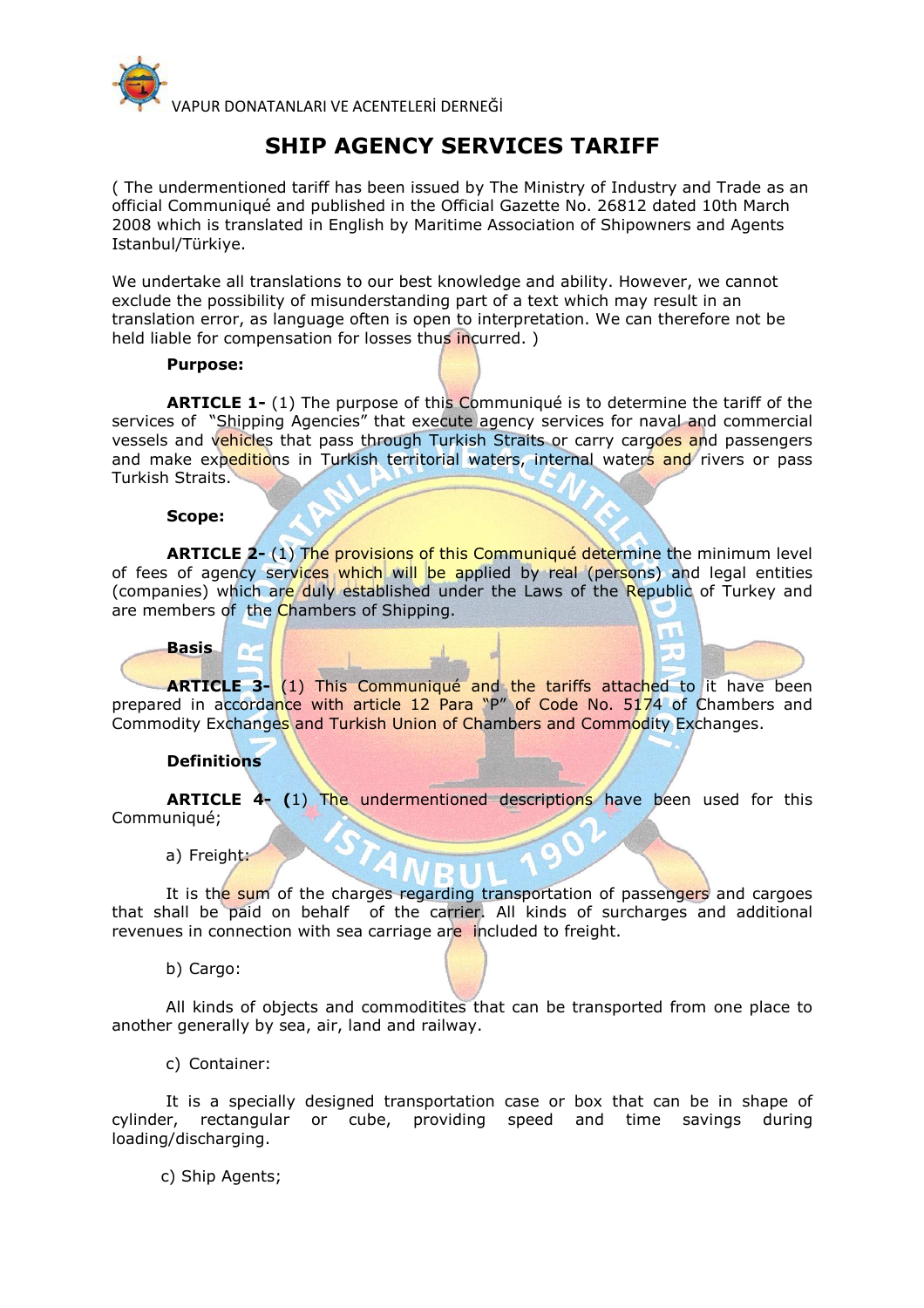Are Real (persons)) or legal entities (Companies) who are paid to protect the rights and interests against the third parties of the ship owners, ship's masters, shipoperators and ship-charterers ; relating to the cargo and passenger operations of naval and commercial vessels and vehicles within the area of their appointment.

d) Ship Agency Services:

It means the fulfilment of operations regarding passenger, cargo, maintenance/repair, survey, supply, change of personnel, loading/discharging, having pilot/tugboat services and etc. of all kinds of naval and commercial vessels and vehicles which are calling at Turkish ports, in the presence of relevent individuals, instutitions and authorities and providing complete application of the rules that are implemented by the Laws of the Republic of Turkey and giving all kinds of information regarding such business accurately and completely.

e) Protecting Agency Services:

 $\sqrt{\log |J|}$ 

It means the work and services of the shipping agency that is appointed to provide services that are requested by the shipowners, ship's masters or ship- operators in the name of the ship in addition to the agent appointed in accordance with the provisions of Charter Party clauses.

- f) Fees:
- 1) Agency Fee:

It means the fee, which are not less than the minimum fees indicated in the tariffs of this Communiqué, to be paid by the ship owners, ship's-masters, ship-operators or ship-charterers to the real (persons) or legal entities (companies) against the ship agency services that they render.

2) Supervision Fee:

It means the fee paid by the ship owners, ship's-masters, ship-operators or shipcharterers for work and services rendered by the agent in addition to its agency and protecting agency services, namely organizing and performing vessel's operation in connection with the parties and departments concerned, speeding up the operations, providing safe discharging and loading of the cargo in the shortest possible time, fulfilling the document transactions, receiving and consigning the cargo, following the shortage or overlandings of the goods

3) Primage Fee:

This is premium paid by the shipper (the party paying the freight) in addition to the freight for the care and attention given during loading at the port of loading.

4) Fees of Other Services (for the vessels passing through Istanbul and/or Canakkale – Dardanelles- Straits )

a) Supervision of Personnel:

It means the fee paid by the ship owners, ship's-masters, ship-charterers or ship-operators in case of change of ships personnel, sickness or leave of the personnel of naval and commercial vessels and vehicles that make expedition, in addition to the expenses incurred by the agency such as visa fee, greeting, hotel, means of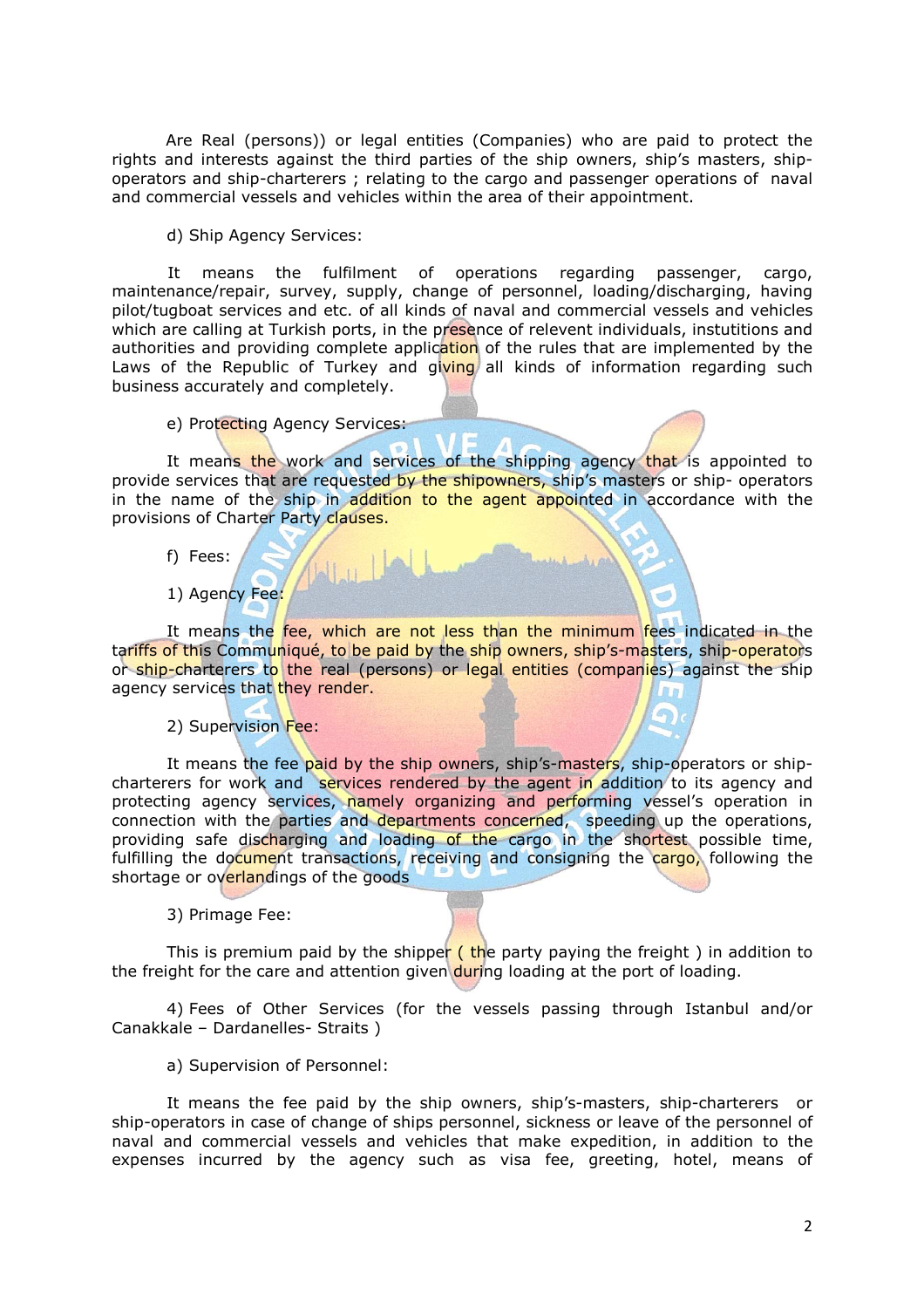transportation, doctor, hospital, medicine and etc. in accordance with the tariff attached to this Communiqué.

b) Fee of Transfer of Transit Ship Spare Parts and Materials:

It means the fee paid by the shipowners, ship's-masters, ship-operators or shipcharterers in addition to the expenses incurred by the shipowners, charterers and operators for fulfilment of services as delivering the ship parts and equipments that are shipped for the requirements of naval and commercial vessels and vehicles to such naval and commercial vessels and vehicles in accordance with the tariff attached.

# c) Cash Advance given to the Master of the Vessel:

It means the fee paid to the agent by the ship owners, charterers or shipoperators in accordance with the attached tariff in addition to the expenses incurred for delivering the money that was sent to the ship through the agency for cash to master by the shipowners, charterers and ship-operators.

# **Liability**

**ARTICLE 5-** Real (persons) and legal entities (companies) who run activities of shipping agency are initially liable from protection of the honour, dignity, interests, economical and commercial esteem of the Turkish maritime at international level firstly and providing all taxes, duties and fees that are obligatory under the Laws of the Republic of Turkey and international agreements are duly paid and applying the minimum fees of pay that should be collected in accordance with this Communiqué.

# **Collection of Fees and Expenses**

**ARTICLE 6-** (1) It is compulsory that the agency, protecting agency, commission, primage, supervision fees, port dues and all other expenses of the vessels calling at Turkish ports or passing through Turkish straits are to be transferred in advance to the accounts of real (persons) and legal entities (companies) who work as shipping agencies. Provisions of the "Communiqué on Intangible Transactions" that was issued in accordance with the 1567 numbered Code Regarding The Protection Of The Value Of Turkish Currency and 32 numbered decision on the Protection Of The Value Of Turkish Currency shall be applied to the transactions regarding the payments of port expenses of the vessels that make scheduled or regular expedition to Turkish ports.

#### **Minimum Fees :**

**ARTICLE 7-** (1) The fees indicated in the tables attached to this Communiqué are the minimum fees. The fees to be charged shall not be less than those indicated in the tariffs in this Communiqué. Punitive sanctions that are specified under the  $10<sup>th</sup>$  article of this Communiqué shall be applied regarding the persons who sell and receive services less than the fees indicated in the tables in this Communiqué.

#### **Expenditures that are not included to the fees :**

**ARTICLE 8-** (1) All fees indicated under the tariff tables are for work and services stated under " definitions " section. Taxes, dues, fees, fiscal stamp and all other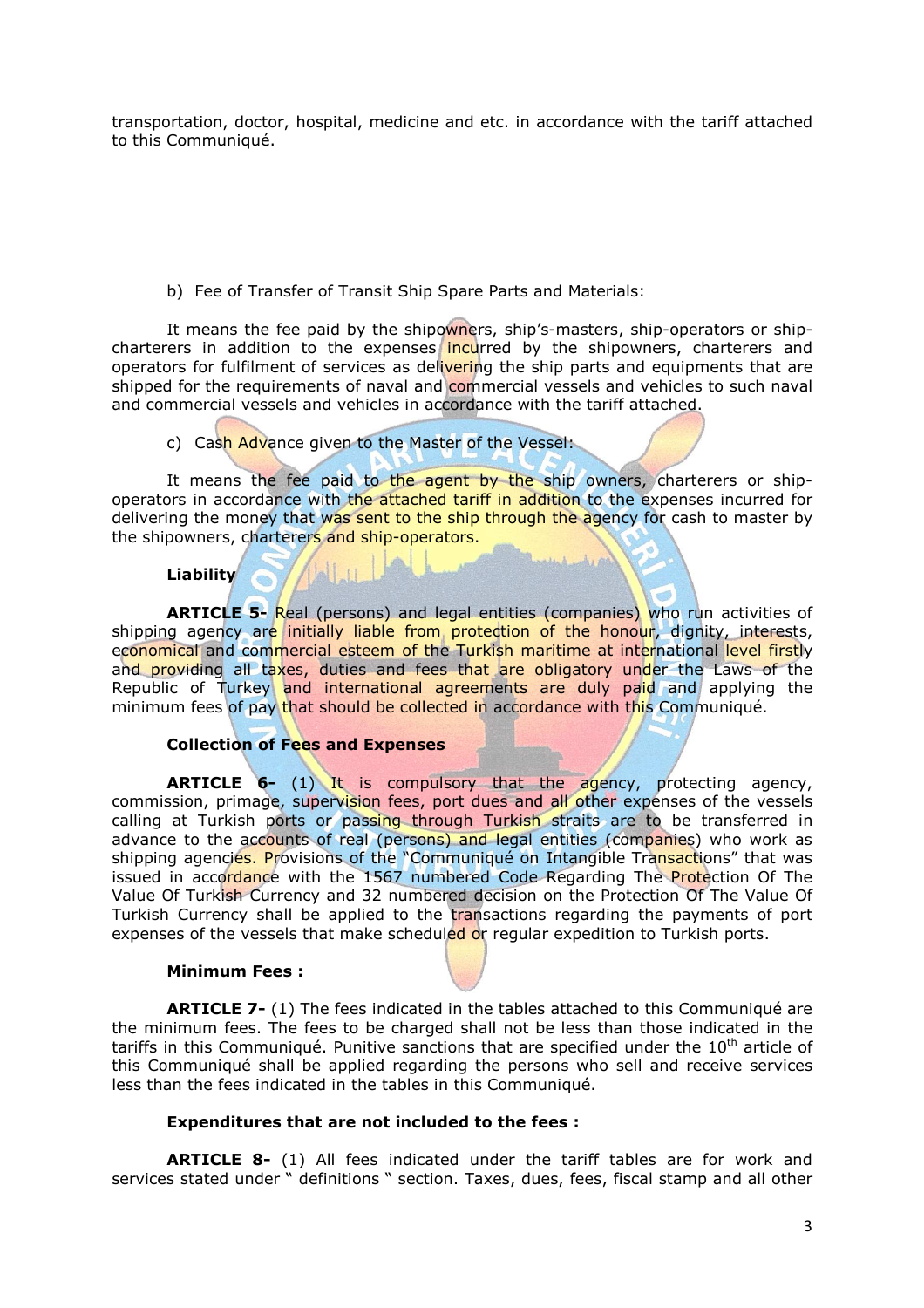obligatory expenses regarding the cargo, passengers and wares of naval and commercial vessels and vehicles together with the expenses that should be paid for machineries, equipments, supplies and personnel of such vessels and vehicles in cases and situations that are not consistent with the regulation, collection of freight and transfer charges are not included to agency fee.

#### **Field of application**

**ARTICLE 9-** (1) The articles of this Communiqué shall be applied to all kinds of naval and commercial vessels and vehicles calling at Turkish territorial waters, ports, shipyards, inland waters, rivers and passing through Dardanelles and Bosphorus straits, excluding the naval and commercial vessels and vehicles in cabotage traffic.

#### **Penalty Jurisdictions:**

ARTICLE 10- (1) Real (persons) and legal entities (companies) who have shipping agency activities are obliged to apply the provisions of this Communiqué together with the attached tables of minimum fees. The services **given** or **received**  shall not be less than the minimum fees indicated by the attachment of this Communiqué. Real (persons) and legal entities (companies) who violate such application shall be penalized by Chambers of Maritime Trade in accordance with 87<sup>th</sup> and 93<sup>rd</sup> articles of Code No. 5174 of Chambers and Commodity Exchanges and Turkish Union of Chambers and Commodity Exchanges. All other related Turkish Legislations are to be preserved.

#### **Validity:**

**ARTICLE 11-** (1) Provisions of this Communiqué and fee tables stated by its attachment shall come into force on the date of its publication. Upon coming into enforcement, this Communiqué shall supersede the Communiqué regarding Ship Agency Services Tariff (Internal Trade: 2004/1) that was published on 8/1/2004 dated and 25340 numbered Official Gazette.

#### **Enforcement :**

**ARTICLE 12-** (1) The provisions of this Communiqué will be executed by the Minister of Industry and Trade.

### **TARIFF NO: 1 AGENCY SERVICES Basic fees for the vessels in the ports and/or territorial waters:**

**Vessel's N.T. Basic fees per each call in EURO** 

| $0 - up to 500$     |                                                    | 300   |
|---------------------|----------------------------------------------------|-------|
| $501 - up to 1000$  |                                                    | 500   |
| $1001 - up to 2000$ |                                                    | 750   |
| $2001 - up to 3000$ |                                                    | 975   |
| $3001 - up to 4000$ |                                                    | 1.200 |
| $4001 - up to 5000$ |                                                    | 1.450 |
| 5001 - up to 7500   |                                                    | 1.700 |
| 7501 - up to 10000  |                                                    | 2.100 |
| 10001 - 20000       | in addition per each 1000 N.T. or fraction thereof | 75    |
| $20001 - 30000$     | in addition per each 1000 N.T. or fraction thereof | 65    |
| $30001 - 40000$     | in addition per each 1000 N.T. or fraction thereof | 55    |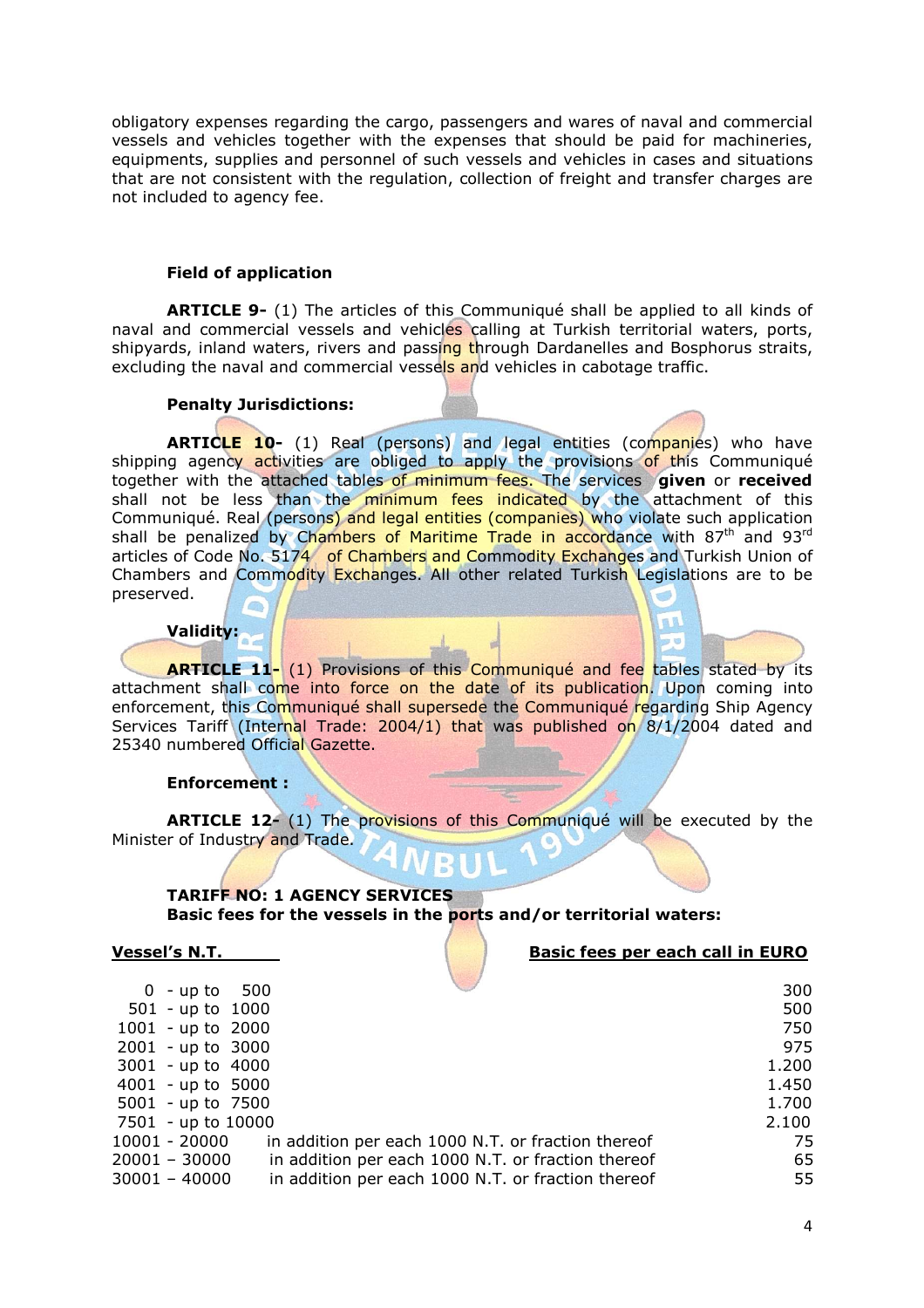| 40001 - 50000 | in addition per each 1000 N.T. or fraction thereof | 40 |
|---------------|----------------------------------------------------|----|
| Over 50001    | in addition per each 1000 N.T. or fraction thereof | 25 |

a) The above basic fees are charged for vessel's stay in ports and/or territorial waters up to 5 (five) calendar days (inclusive) irrespective of reason of stay.

b) When a vessel's stay exceeds 5  $(five)$  days, 25 % (twentyfive percent) of the basic fees will be added for each period of  $3$  (three) days or fraction thereof exceeding 5 (five) days.

c) Should a vessel's cargo and passanger services be performed at different locations within the same harbour limits (excluding shifting of the vessel by her own means along the same quay) 10 % (ten percent) will be added to the basic fees for the first shifting and 5% (five percent) will be added to the basic fees for all subsequent shiftings.

d) 25% (twentyfive percent) will be added to the basic fees in cases of services such as general and particular average, collision, grounding, fire, salvage assistance, drydocking and repairs excluding any special attendance and services required by the shipowners.

e) A reduction of 40% ( fourty percent) on the basic fees can be applied to passanger vessels only.

#### **TARIFF NO: 2 PROTECTING AGENCY SERVICES Basic fees for the vessels in the ports and/or territorial waters:**

| <b>Vessel's N.T.</b>                                                     | <b>Basic fees per each call in EURO</b> |
|--------------------------------------------------------------------------|-----------------------------------------|
| $0 - up to 500$                                                          | 150                                     |
| 501 - up to 1000                                                         | 250                                     |
| 1001 - up to $2000$                                                      | 375                                     |
| 2001 - up to 3000                                                        | 488                                     |
| 3001 - up to 4000                                                        | 600                                     |
| 4001 - up to 5000                                                        | 715                                     |
| 5001 - up to $7500$                                                      | 850                                     |
| 7501 - up to 10000                                                       | 1.050                                   |
| in addition per each $1000$ N.T. or fraction thereof<br>$10001 - 20000$  | 38                                      |
| in addition per each $1000/N$ . To r fraction thereof<br>$20001 - 30000$ | 33                                      |
| in addition per each $1000$ N.T. or fraction thereof<br>$30001 - 40000$  | 28                                      |
| in addition per each $1000$ N.T. or fraction thereof<br>40001 - 50000    | 20                                      |
| in addition per each 1000 N.T. or fraction thereof<br>Over 50001         | 13                                      |

a) The above basic fees are charged for vessels' stay in the ports and/or territorial waters up to 5 (five) calendar days (inclusive) irrespective of reason of stay.

b) When a vessel's stay exceeds 5 (five) days, 25 % (twentyfive percent) of the basic fees will be added for each period of 3 (three) days or fraction thereof exceeding 5 (five) days.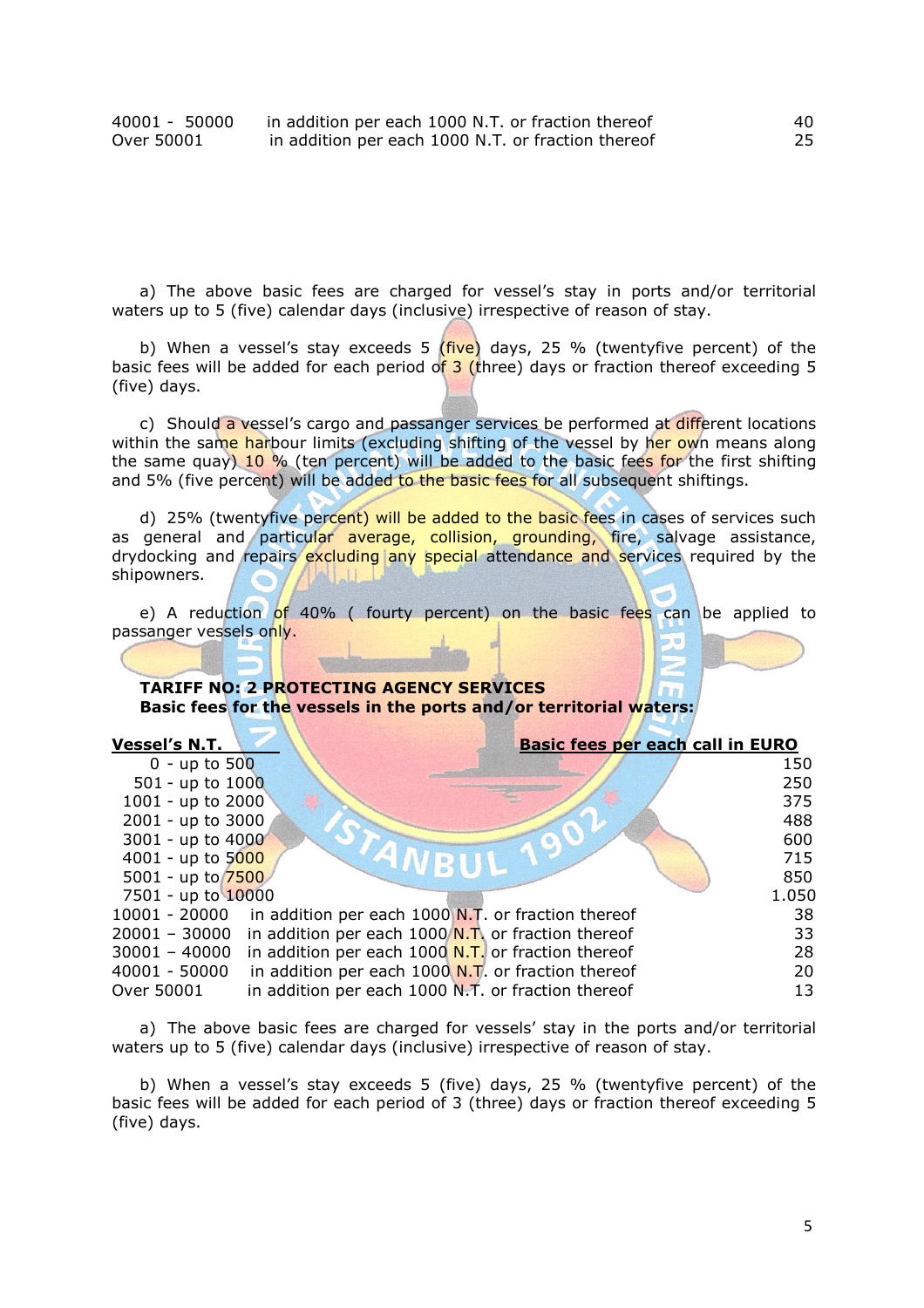c) 25% (twentyfive percent) will be added to the basic fees in cases of services such as collision, grounding, fire, salvage assistance, drydocking and repairs excluding any special attendance and services required by the shipowners.

#### **TARIFF NO: 3 AGENCY SERVICES Basic fees for the vessels passing through the straits of Dardanelles and Bosphorus:**

| <b>Vessel's N.T.</b>                                             | Basic fees for each passage through<br>one strait, in EURO |
|------------------------------------------------------------------|------------------------------------------------------------|
| $0 - up to 1000$                                                 | 100                                                        |
| 1001 - up to 2000                                                | 145                                                        |
| 2001 - up to 3000                                                | 170                                                        |
| 3001 - up to 4000                                                | 200                                                        |
| 4001 - up to 5000                                                | 230                                                        |
| 5001 - up to 7500                                                | 280                                                        |
| 7501 - up to 10000                                               | 320                                                        |
| 10001 - 20000 in addition per each 1000 N.T. or fraction thereof | 15                                                         |
| 20001 - 30000 in addition per each 1000 N.T. or fraction thereof | 10                                                         |
| 30001 - 40000 in addition per each 1000 N.T. or fraction thereof | 5                                                          |
| 40001 - 50000 in addition per each 1000 N.T. or fraction thereof |                                                            |
| <b>Over 50001</b>                                                | in addition per each 1000 N.T. or fraction thereof<br>5.   |

a- These basic fees are for one passage through one of the straits irrespective of direction.

b- In case there is a change of agent in the return voyage of a vessel through Turkish Straits,  $\frac{1}{2}$  of the dues and fees which were fully paid by the first nominated agent is to be charged to the second nominated agent. The second nominated agent is obliged to pay the charged amount to the first nominated agent.

c) - The vessels passing through Turkish Straits escorted by tugboats:

1) Vessels up to 300 meters in length;

25% (twentyfive percent) will be added to the basic agency fees,

2) Towage of vessels and sea vehicles;

50% (fifty percent) will be added to the basic agency fees,

3) Vessels over 300 meters in length or vessels passing with a special permission;

75% (seventyfive percent) will be added to the basic agency fees,

d) 25% (twentyfive percent) will be added to the basic agency fees (for both straits) in case the vessel's stay exceeds the permitted time so that her transit status changes to free pratique status.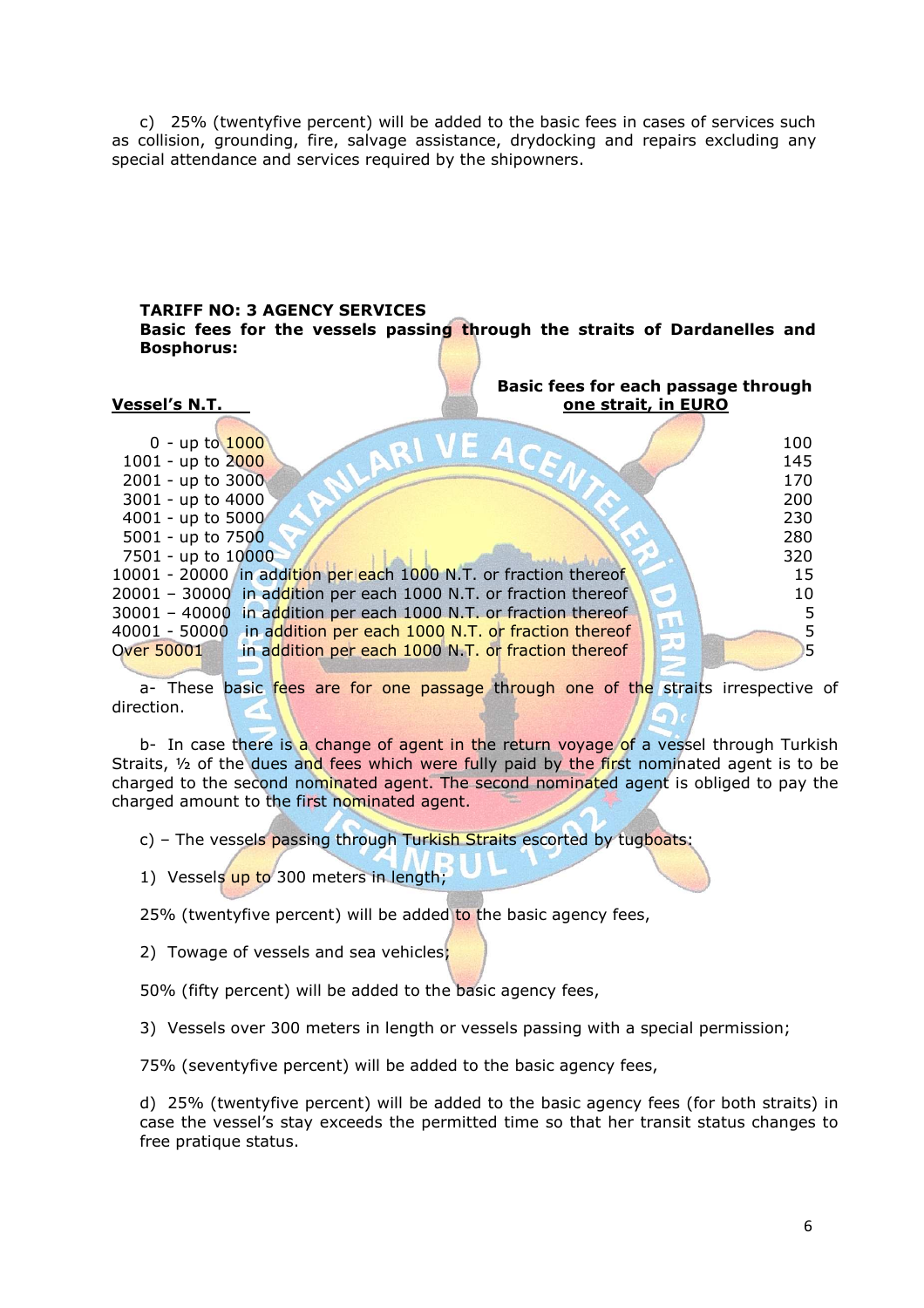# **TARIFF NO: 4 PROTECTING AGENCY SERVICES**

**Basic fees for the vessels passing through the straits of Dardanelles and Bosphorus:** 

|                      | Basic fees for each passage through                              |                     |     |
|----------------------|------------------------------------------------------------------|---------------------|-----|
| <b>Vessel's N.T.</b> |                                                                  | one strait, in EURO |     |
|                      |                                                                  |                     |     |
| $0 - up to 1000$     |                                                                  |                     | 50  |
| 1001 - up to 2000    |                                                                  |                     | 73  |
| 2001 - up to 3000    |                                                                  |                     | 85  |
| 3001 - up to 4000    |                                                                  |                     | 100 |
| 4001 - up to $5000$  |                                                                  |                     | 115 |
| 5001 - up to 7500    |                                                                  |                     | 140 |
| 7501 - up to 10000   |                                                                  |                     | 160 |
|                      | 10001 - 20000 in addition per each 1000 N.T. or fraction thereof |                     |     |
|                      | 20001 - 30000 in addition per each 1000 N.T. or fraction thereof |                     |     |
|                      | 30001 - 40000 in addition per each 1000 N.T. or fraction thereof |                     |     |
|                      | 40001 - 50000 in addition per each 1000 N.T. or fraction thereof |                     |     |
| Over 50001           | in addition per each 1000 N.T. or fraction thereof               |                     |     |

These basic fees are for one passage through one of the straits irrespective of direction.

# **TARIFF NO: 5 SUPERVISION SERVICES**

**For the vessels in the ports and/or territorial waters:** 

# **Loading and discharging EURO per metric ton**

百万

| 0.15  |
|-------|
| 0.10  |
| 0.05  |
|       |
|       |
|       |
| 0.10  |
| 0.075 |
| 0.045 |
|       |
|       |
| 0.30  |
| 0.15  |
|       |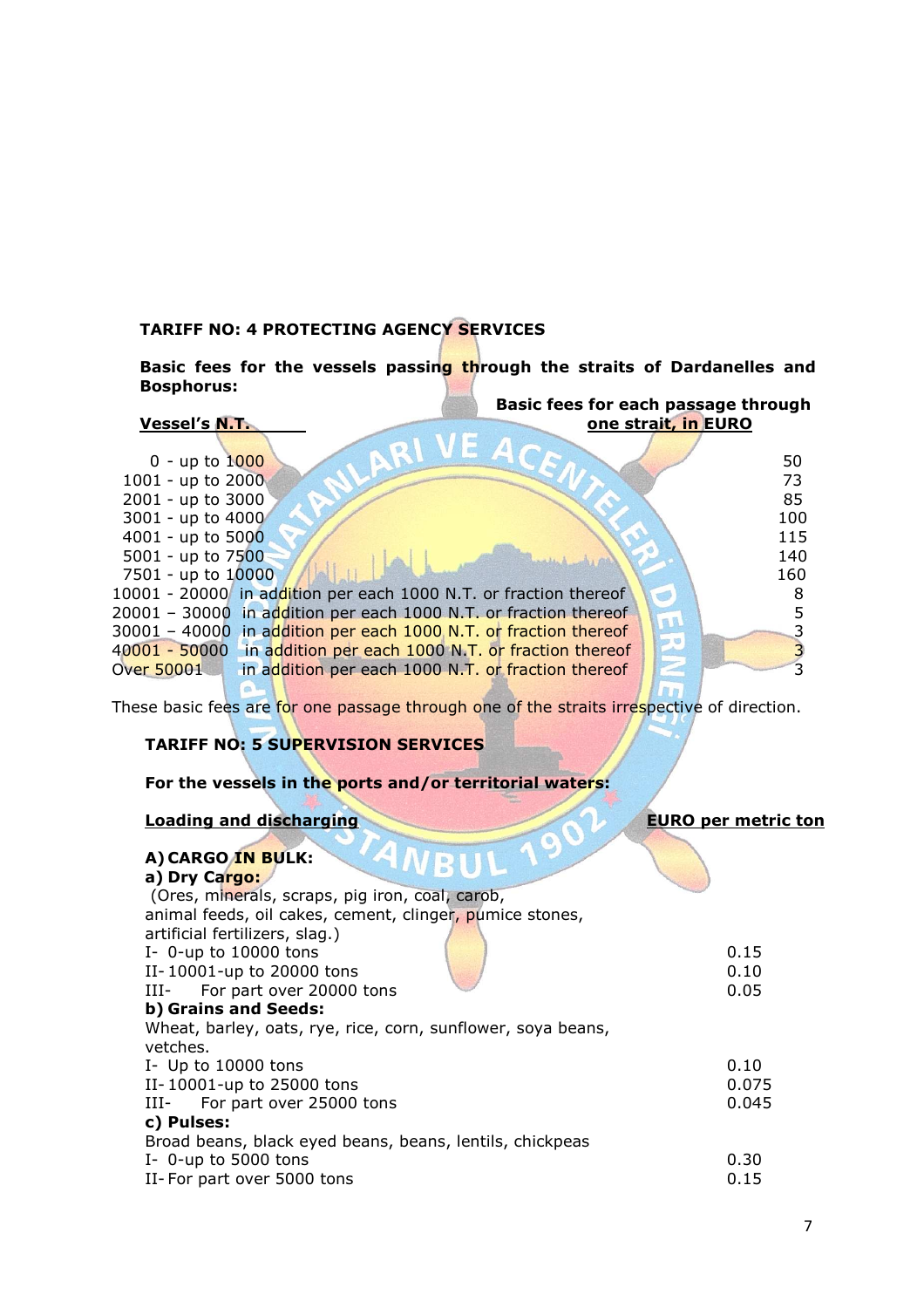| d) Crude oil and petroleum products:<br>I- up to $15000$ tons<br>II- 15001-up to 35000 tons<br>III- For part over 35000 tons                                                                                                                                                                                                                           | 0.040<br>0.030<br>0.015                       |
|--------------------------------------------------------------------------------------------------------------------------------------------------------------------------------------------------------------------------------------------------------------------------------------------------------------------------------------------------------|-----------------------------------------------|
| e) LPG and LNG gasses:<br>I- 0- up to 15000 tons<br>II-For part over 15000 tons<br>f) Chemical products (including petroleum derivates)<br>Wine, olive oil, molasses, edible liquid oils, mineral oil, tallow<br><b>B) CARGO NOT IN BULK</b><br>(The below mentioned)                                                                                  | 0.15<br>0.05<br>0.15                          |
| a) Grains and flour, artificial fertilizers, sugar, cement,<br>rice, semolina, carob, minerals, marvel blocks.<br>I- Up to 20000 tons<br>II-For part over 20001 tons                                                                                                                                                                                   | 0.15<br>0.05                                  |
| b) Fresh fruits and vegetables, citrus, frozen food<br>c) Pulses and Seeds                                                                                                                                                                                                                                                                             | 1.00<br>0.60                                  |
| d) Paper, iron and steel products and semi-finished products:<br>Steel plates, iron coil, profiles, iron billets, iron bars,<br>Round bars, wire rods in coils, all kinds of pipes, rolled sheets,<br>newsprint paper, kraft paper in rolls, wood pulp<br>I- $0$ - up to 5000 tons<br>II-5001 - up to $10000$ tons<br>For part over 10001 tons<br>III- | 11<br>E<br><b>R.D</b><br>0.25<br>0.15<br>0.10 |
| e) Wood logs and heavy logs<br>I- $0$ – up to 3000 tons<br>II-3001 - up to 5000 tons<br>III- For part over 5001 tons                                                                                                                                                                                                                                   | 0.50<br>0.35<br>0.10                          |
| C) EMPTY CONTAINERS AND EMPTY TRAILERS (Euro per unit):<br>D) LIVESTOCK ( Euro per unit )<br>a) Small heads<br>b) Large heads<br>E) OTHER CARGO, VARIOUS CARGO CARRIED IN THE SAME<br><b>VESSEL:</b>                                                                                                                                                   | 10.00<br>0.05<br>0.15                         |
| I- In case the carrier pays the cost of loading and/or discharging<br>II- In case the shipper and/or consignee pays the cost of<br>loading and/or discharging                                                                                                                                                                                          | 1.00<br>0.60                                  |
| F) ALL KIND OF CARGO CARRIED IN CONTAINERS<br>(Including all above):                                                                                                                                                                                                                                                                                   |                                               |
| I- In case the carrier pays the cost of loading and/or discharging<br>II- In case the shipper and/or consignee pays the cost of                                                                                                                                                                                                                        | 1.00                                          |
| loading and/or discharging                                                                                                                                                                                                                                                                                                                             | 0.60                                          |

**G) MOTOR CARS, JEEP, PICK UP, PANELVAN,**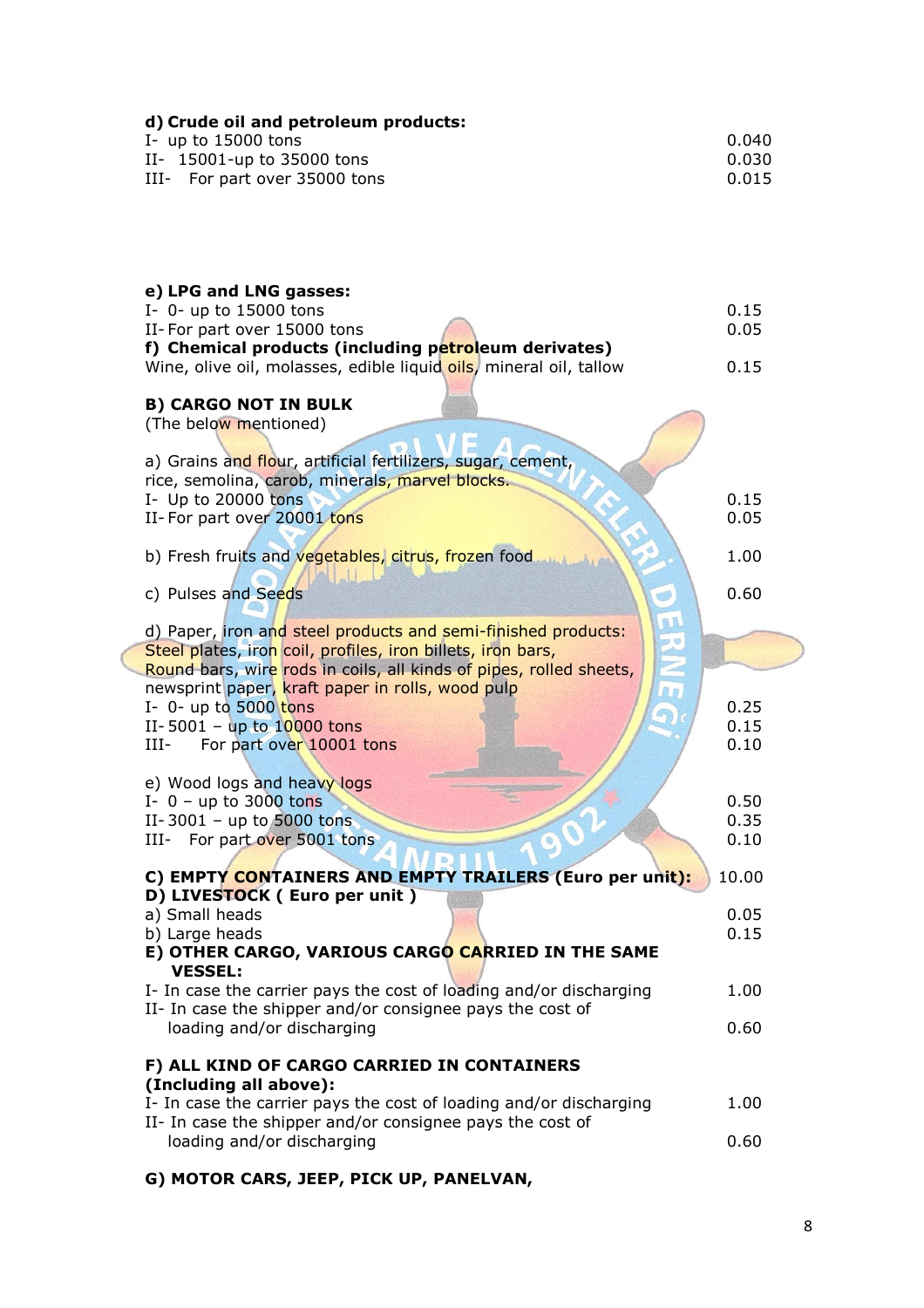### **MINIBUS, MIDIBUS (Euro per unit)**

| In case the carrier, shipper and/or the consignee pays the cost |      |
|-----------------------------------------------------------------|------|
| of loading and/or discharging:                                  |      |
| I- Up to 50 units                                               | 5.00 |
| II-51- up to 300 units                                          | 3.00 |
| III-Over 301<br>units                                           | 1.50 |
|                                                                 |      |

# **H) MOBILE VEHICLES AND CONSTRUCTION MACHINERY CARRIED BY RO – RO VESSELS: (Euro per linear meter)**

Per linear meter of the vehicle 3.00

I) If the total supervision fee calculated according to the above mentioned basic cahrges is less than Euro  $150 -$  (one hundred fifty), then a minimum amount of Euro 150.- is to be charged.

# **TARIFF NO: 6 COMMISSION**

Commission is applicable only on cargoes defined in section  $(F,H)$  of Tariff No. 5 and is charged in addition to the agency fee as per Tariff No. 1.



a) Primage is only applicable on cargo loadings defined in section (F, H) of Tariff No.5 and is charged in addition to the agency fee as per Tariff No. 1 .